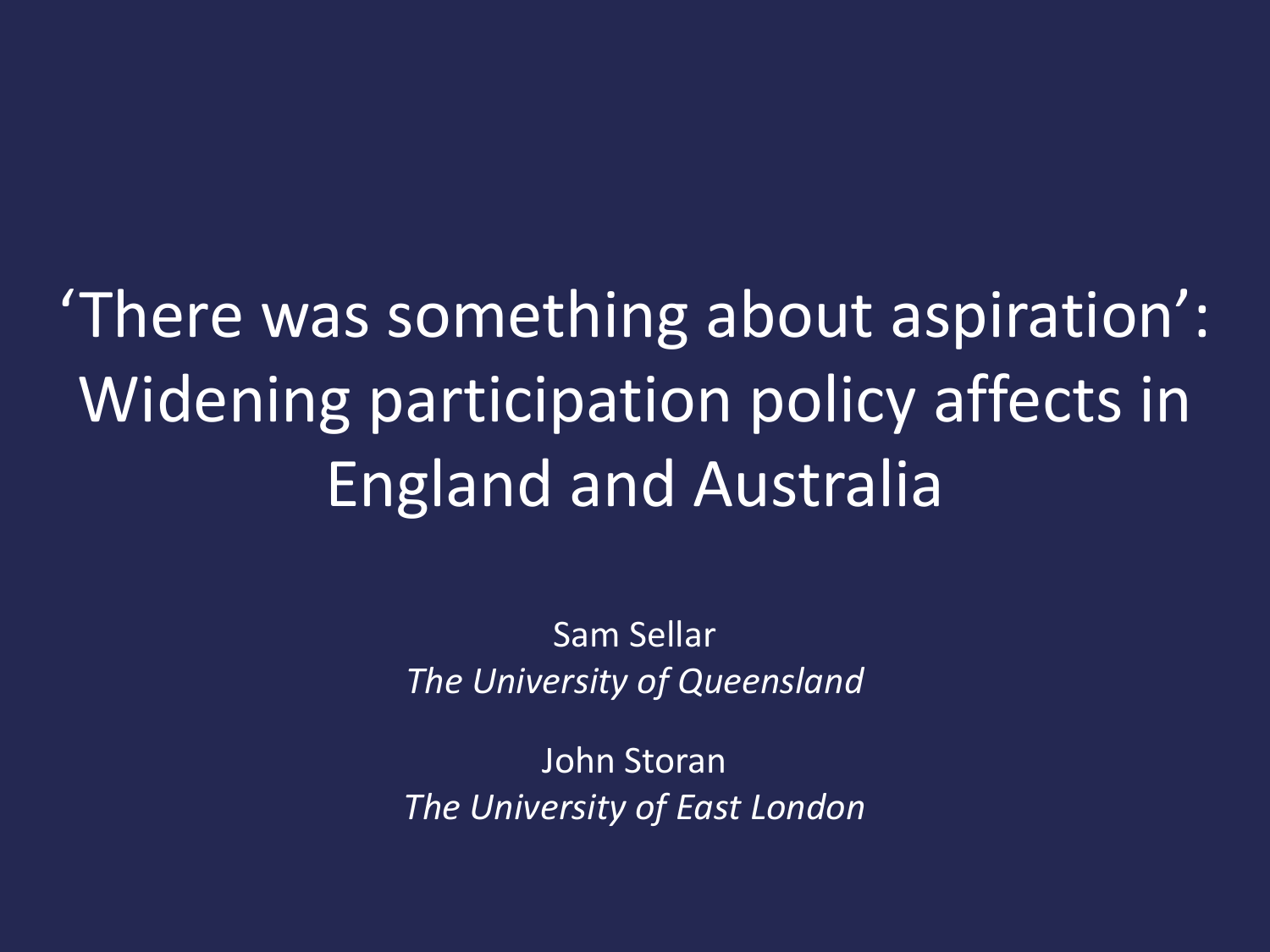## Background and research design

- Forthcoming paper in *Journal of Adult and Continuing Education*
- Findings from project funded by UQ Early Career Research grant, in collaboration with Continuum at UEL
- Why has the rhetoric of aspiration been so pervasive in HE policy since the mid-1990s *and* how has it been connected to equity practice?
- Data:
	- Document analysis of HE equity policies and reports from England, Australia and OECD
	- 9 interviews with HE equity managers and policy makers in England and Australia and policy analysts at OECD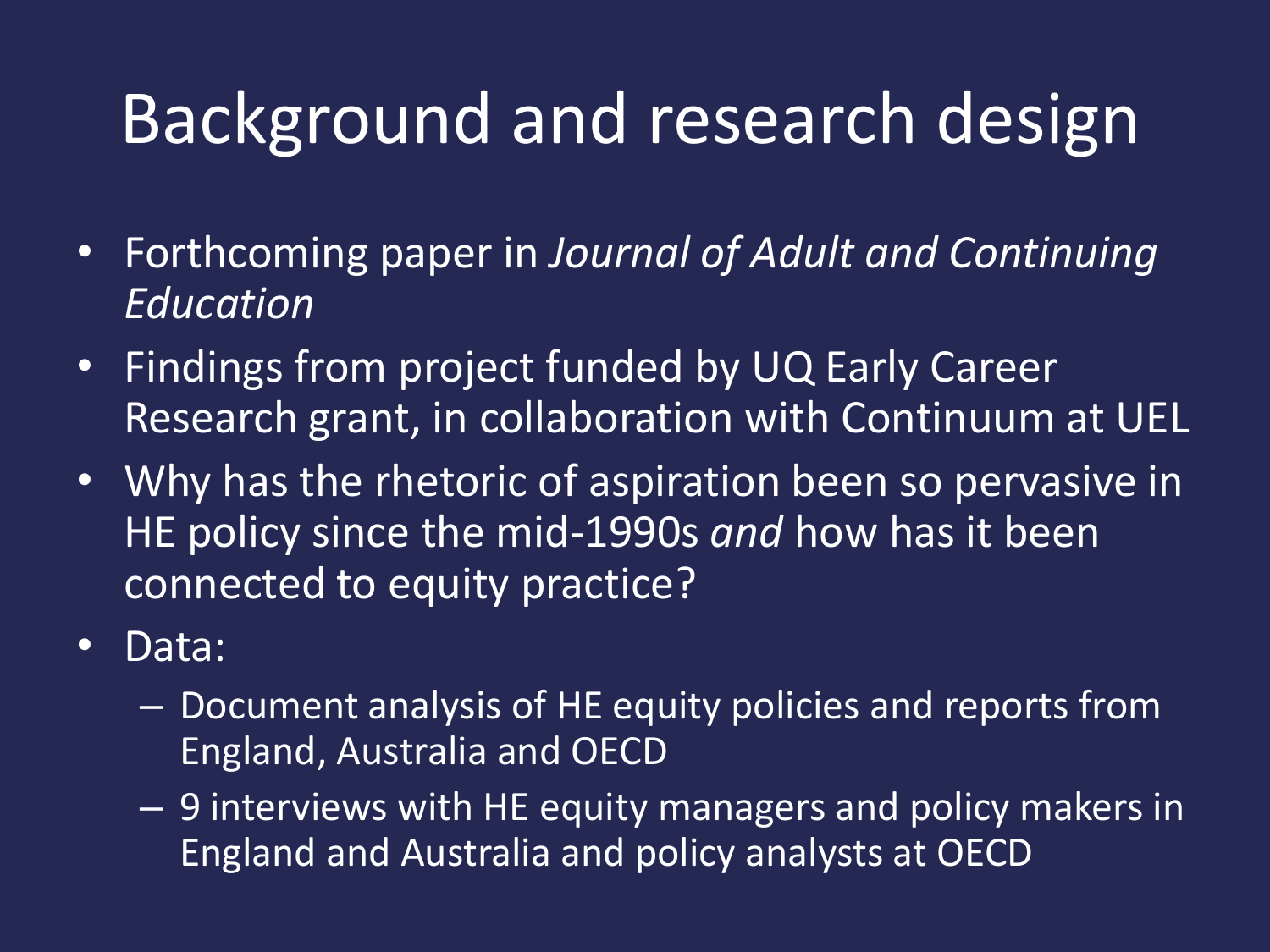## Scope of the study

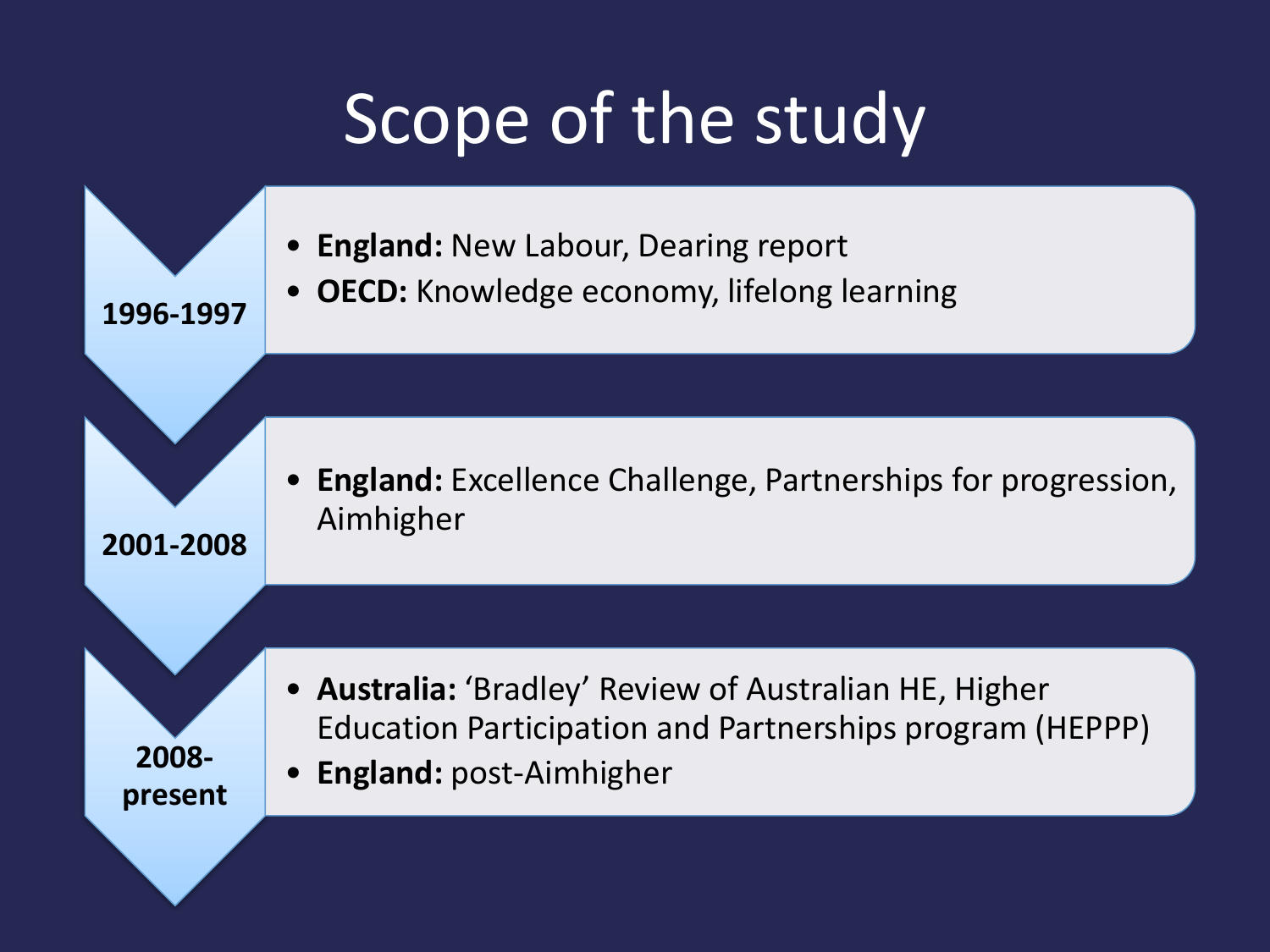### Australian context

- 2008 'Bradley' Review of Australian Higher Education
	- Targets: 40% attainment by 2025; 20% low-SES participation by 2020
	- Uncapping places, move to 'demand driven' system
	- Equity focus on aspiration borrowed from UK/Aimhigher
- Higher Education Participation and Partnerships Program (HEPPP)
	- Participation component based on institutional enrolment of students from low SES backgrounds; rewards institution-specific recruitment
	- Partnerships component to drive collaborative area-based work between universities, schools and other organisations
- HEPPP funding provided directly to universities not separate entities managing partnership work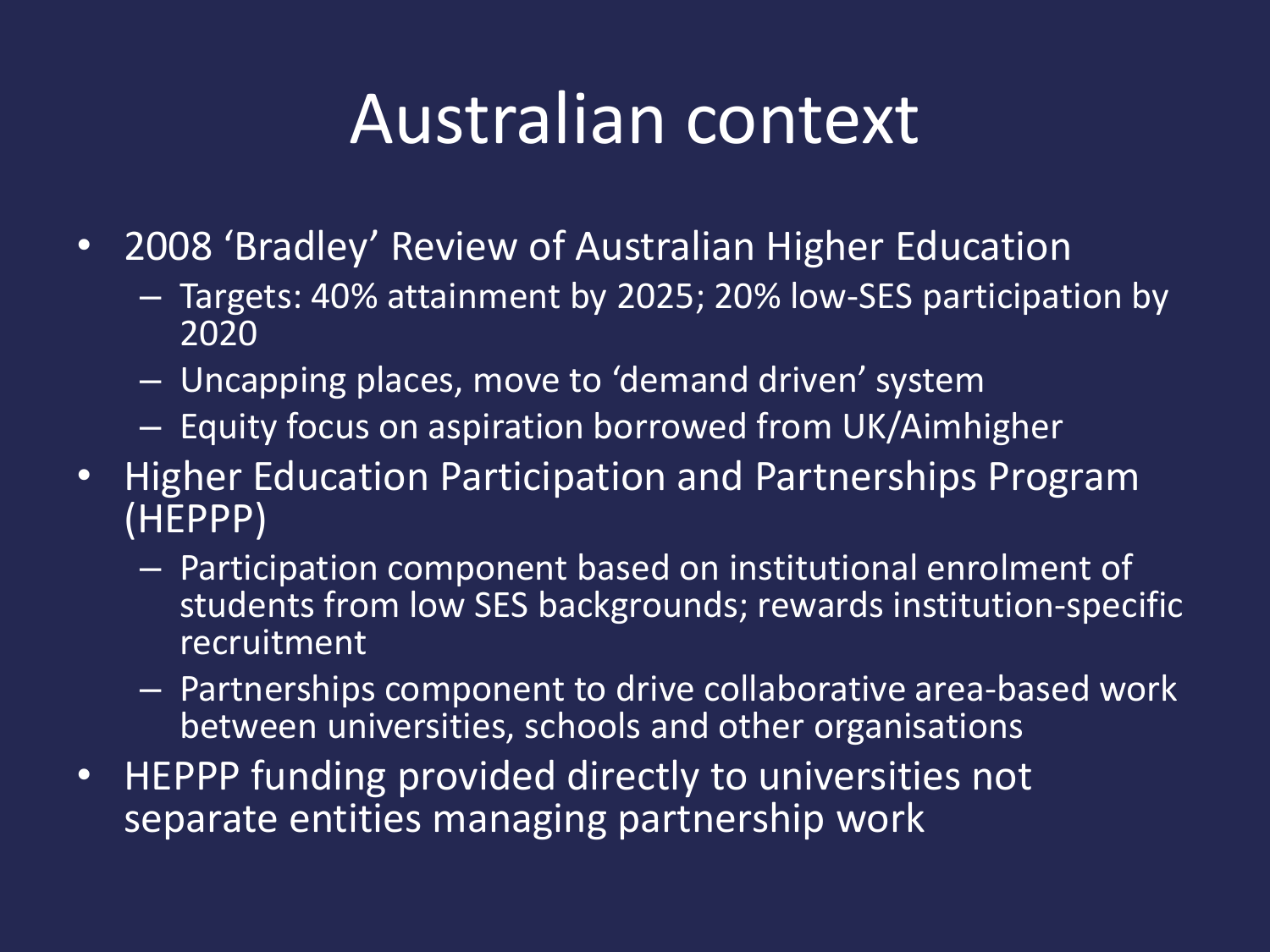## Aspiration

- Aspiration as a **keyword**:
	- *significant, binding words in certain activities and their interpretation … [and] significant, indicative words in certain forms of thought* (Williams 1976: 15).
- The politics of aspiration (Raco 2009):
	- *governmentality 'through the "responsibilized" and "educated" anxieties and aspirations of individuals and their families'* (Rose 1999, p. 88).
- A 'non-cognitive' dimension of human capital (OECD 2002)
- A problem for HE policy in the context of systemic expansion and widening participation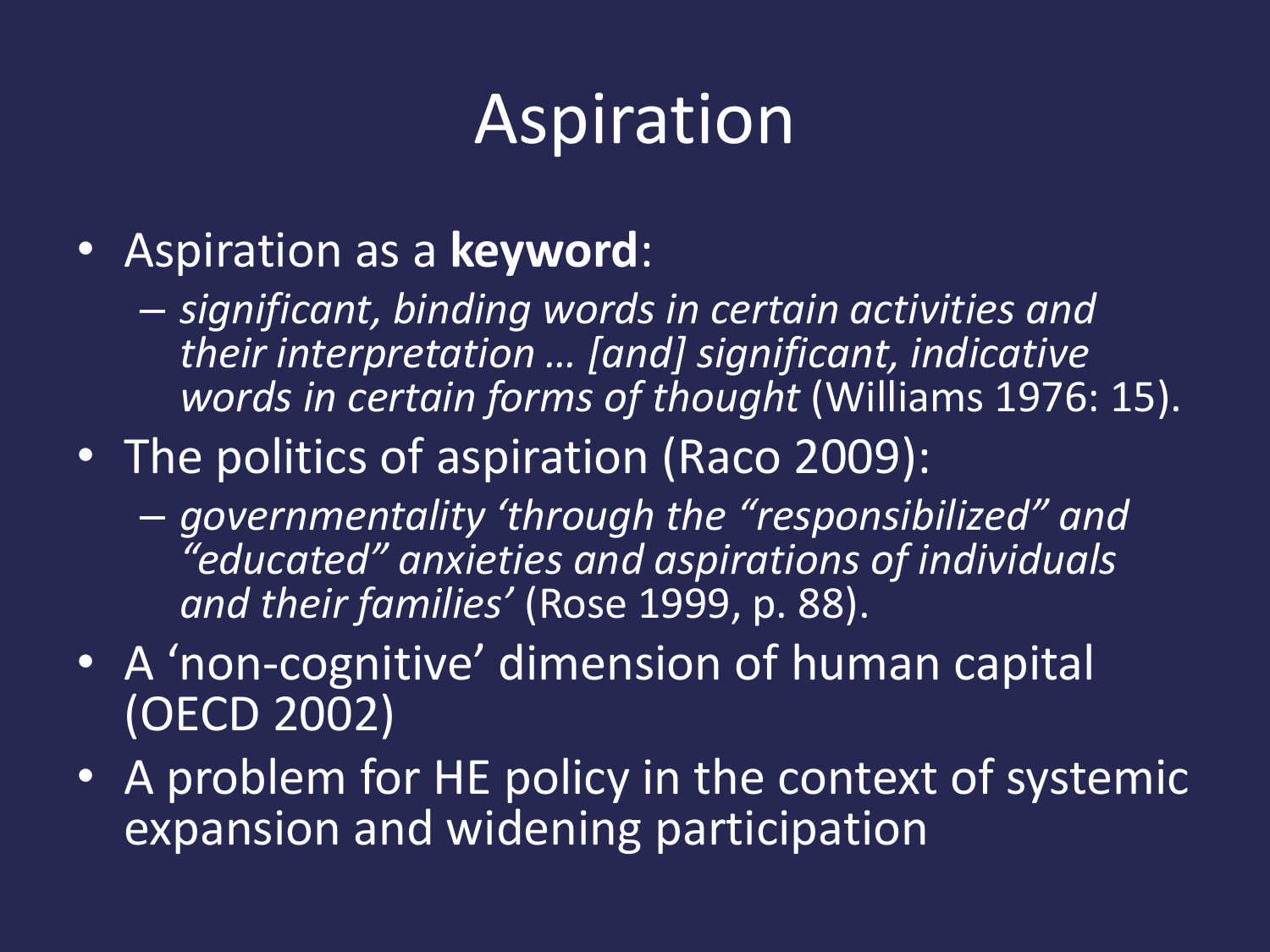# 'Policy prolepsis'

- **Prolepsis**: representation or anticipation of a future event or thing in the present; preconception
- **Policy prolepses** 'operate through affective tones, or affective sensings,' 'a certain materiality of the body, or technology of self, that is intimately connected to policy texts' (Webb & Gulson, 2012: 89)
- Aspiration-focused policies work **affectively** on:
	- **Equity practitioners and policy actors** e.g. triggering excitement about possibilities for change; and
	- **Prospective students** e.g. promises of a 'good life' through higher education.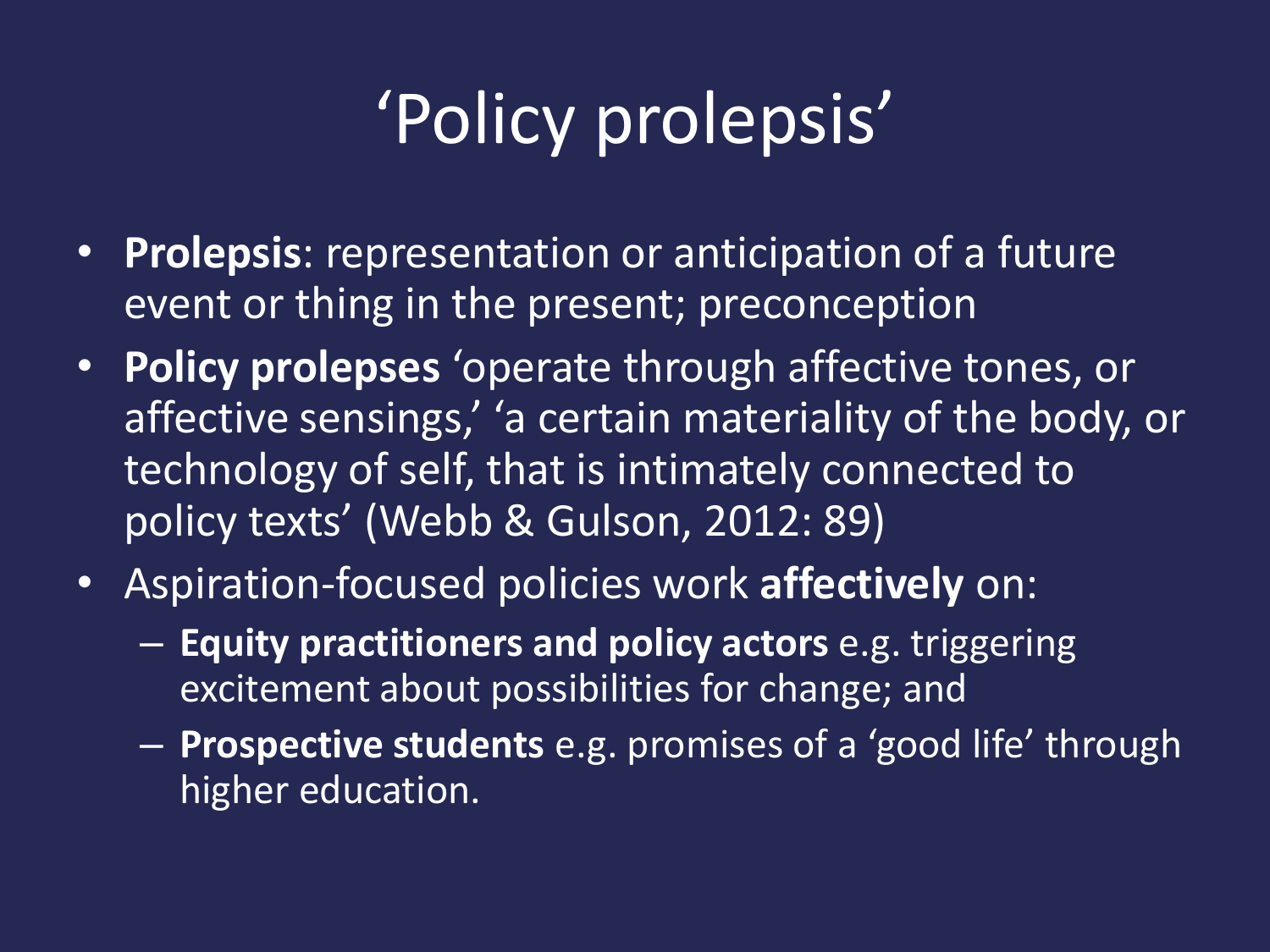# Policy affects

- **Affect**: felt sense of increased or diminished capacity for action in a given context (Spinoza 1994; Deleuze 1998)
- The 'something' about aspiration:

*[T]his wasn't just about aspiration raising … There was clearly something about aspiration but I think I would call it something else and that was more about self-image or self-confidence or self-perception; about what I can do. I think there's a difference between that and aspiration. (English equity practitioner)*

• Implicitly recognised in arguments for improving academic achievement as well as raising aspiration: 'capacity building'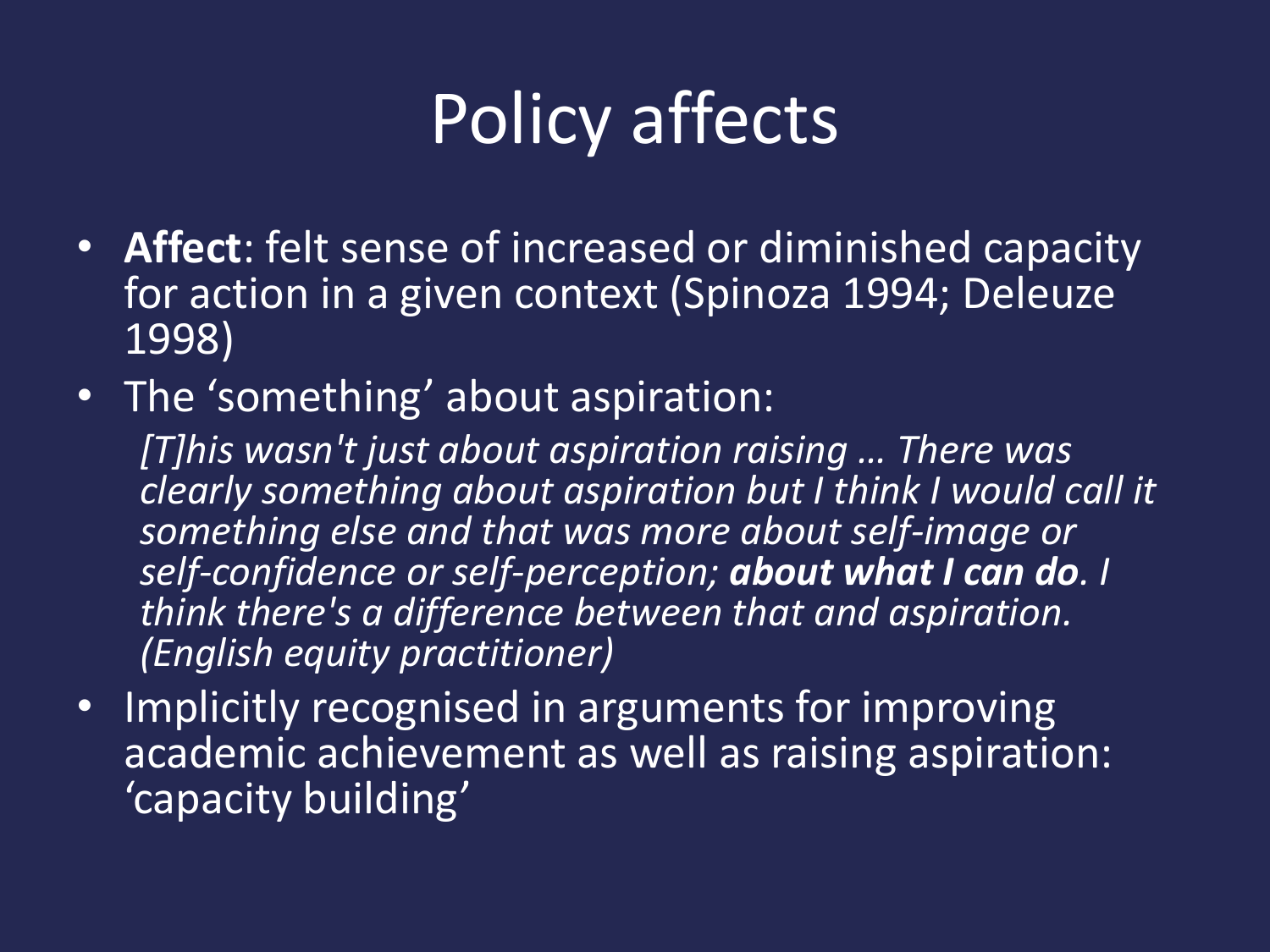# Affective sense-making of policy

- Aimhigher/HEPPP produced moments of felt possibility among equity practitioners:
	- *So there really was a very exciting moment for me. I don't think ever in my career I was so excited as I was at the time of [the Bradley Review], when the government was right on the money; they were talking about injecting money. … [I] felt that this was the moment in our careers when we were positioned to provide guidance and direction to the universities, drawing on all that we knew from the UK, for example, … to be able to say, 'This is how we need to construct the way forward.' (Australian equity practitioner)*
- Structure of feeling (Williams 1977) or **political affects**  (Protevi 2009): feeling what can and cannot be done in a particular situation and forming political bodies on this basis, e.g. partnership work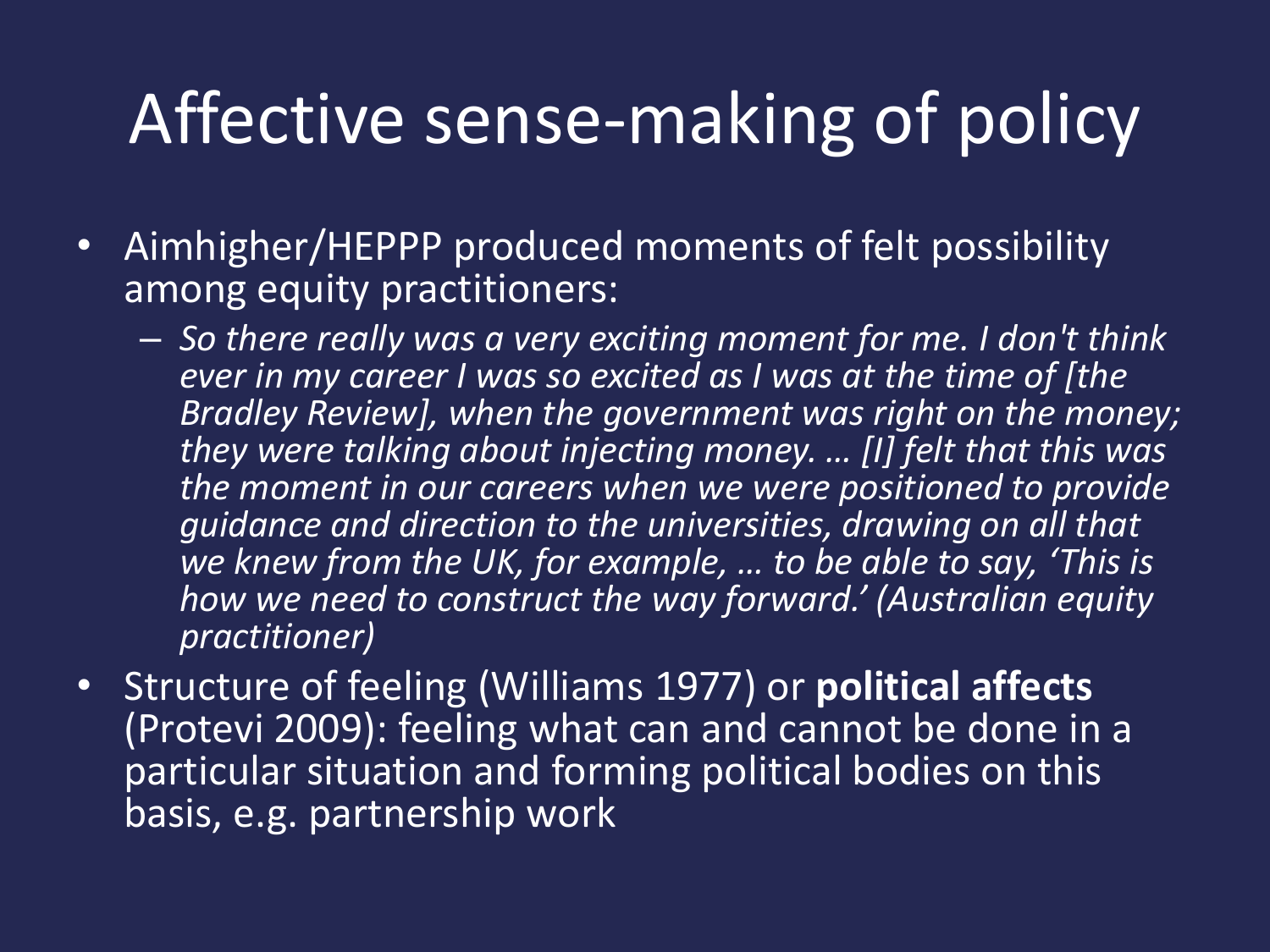### Making sense of 'aspiration raising'

#### **Critical** Challenges to politics of aspiration and deficit constructions of 'low' aspirations

#### **Economic** The provision of information to encourage rational choices: human capital investment

**Pragmatic** Recognition of opportunities for equity work: 'intelligent opportunism'…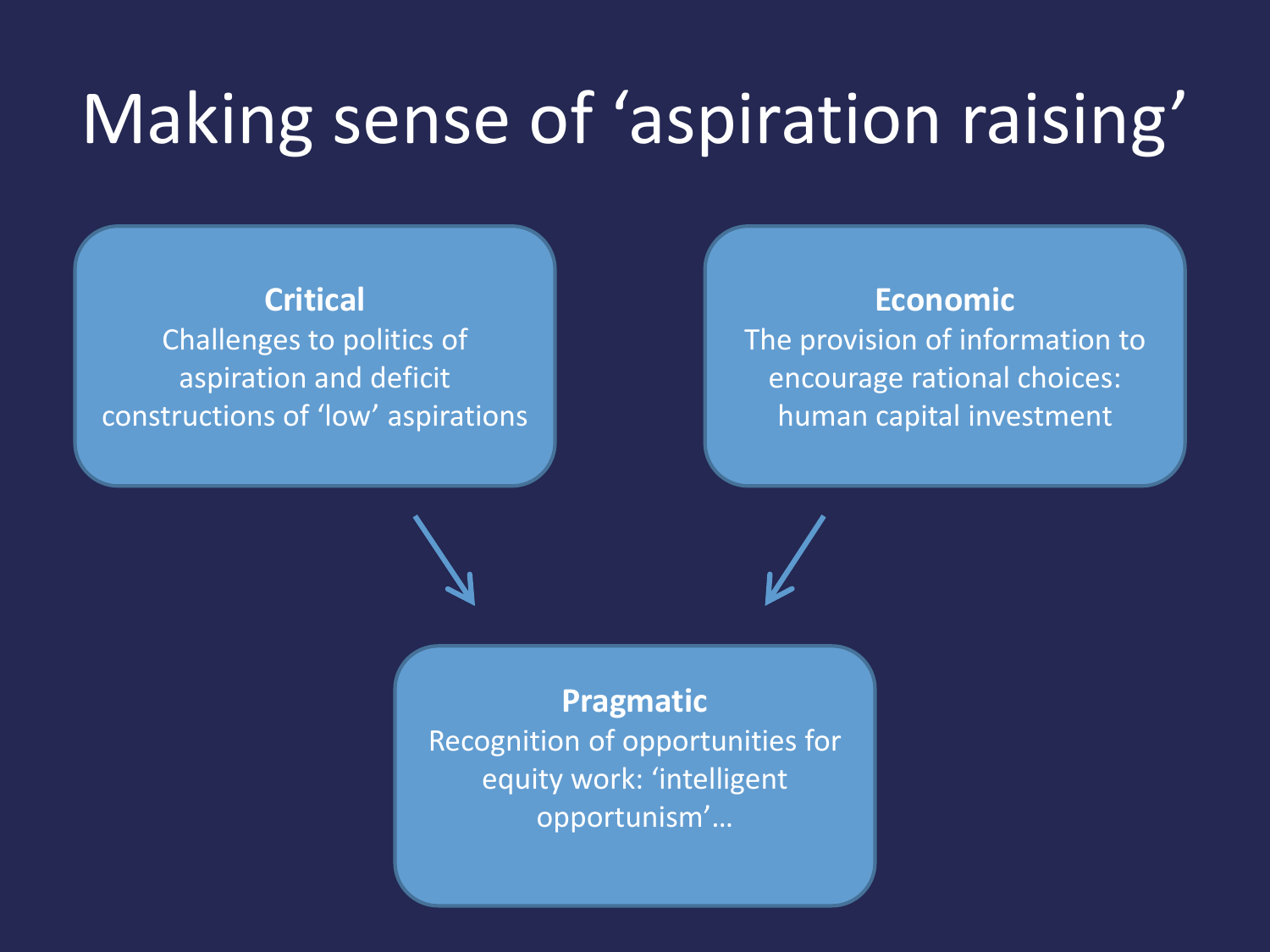# Commonalities across contexts (1)

- Aimhigher and HEPPP created new ways of working:
	- *[P]eople very soon realised, 'Actually, it is not aspiration on its own that's going to do this and it's not about institutions taking this to schools. It's much more about cooperative working, collaborative working, about this being a partnership approach. (English policymaker)*
- Both policy contexts and funding structures conducive to areabased partnership work:
	- *Partnership work, why would a university engage in it? What is it getting out of it? … Unfortunately, because we are now at the end of [Aimhigher] … we have lost all that. But all of those things are crucial and at the end the day it's got to be understood by the senior management. (English equity practitioner)*
	- *'[Y]ou have got to have a business case and a social justice case and you just run them together and people will pick and choose from amongst those rationales. Some people are convinced by one and not by the other. In this case, luckily, both led to the same solution'. (Australian equity practitioner)*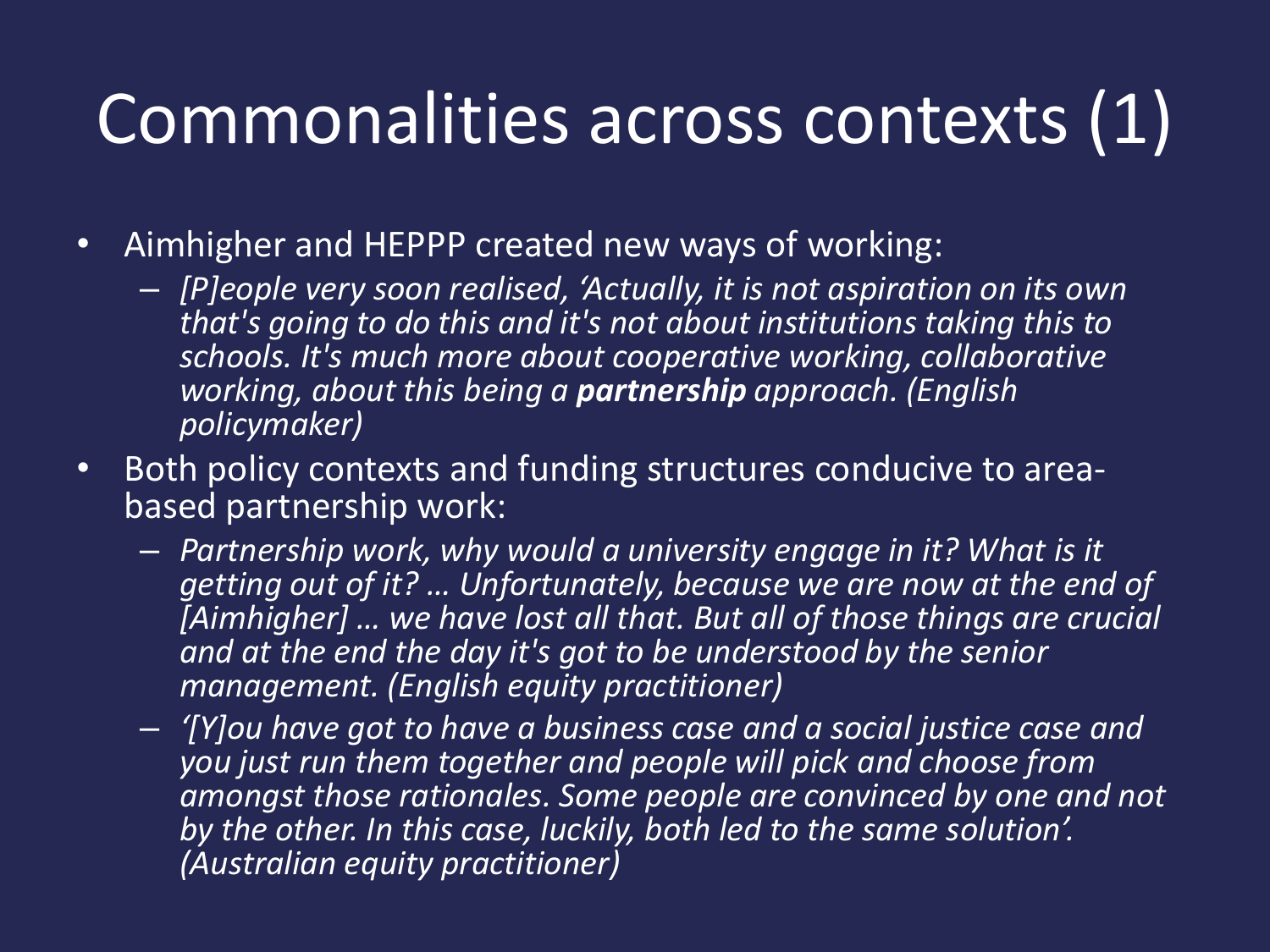# Commonalities across contexts (2)

- Tension between:
	- **equity** rationales for long-term partnership-based approaches; and
	- **economic/symbolic** imperatives to (a) grow institutions and/or (b) improve 'quality' through targeted recruitment.
- Balance shifting toward the latter in the current context?
	- HEPPP*: For me, it became just a really disappointing exercise. … They were giving money to the universities, to do new things with … People who had been playing in the equity field for years and who actually did know what they were talking about, were often not given terribly much credit … and the people who were experts in a whole range of other areas made decisions that were based on narrow, institutional short-term goals and not on the broad equity agenda. (Australian equity manager)*
	- Post-Aimhigher*: Social mobility is [understood] purely in economic terms. That's it; that's all they are interested in. (English policymaker)*